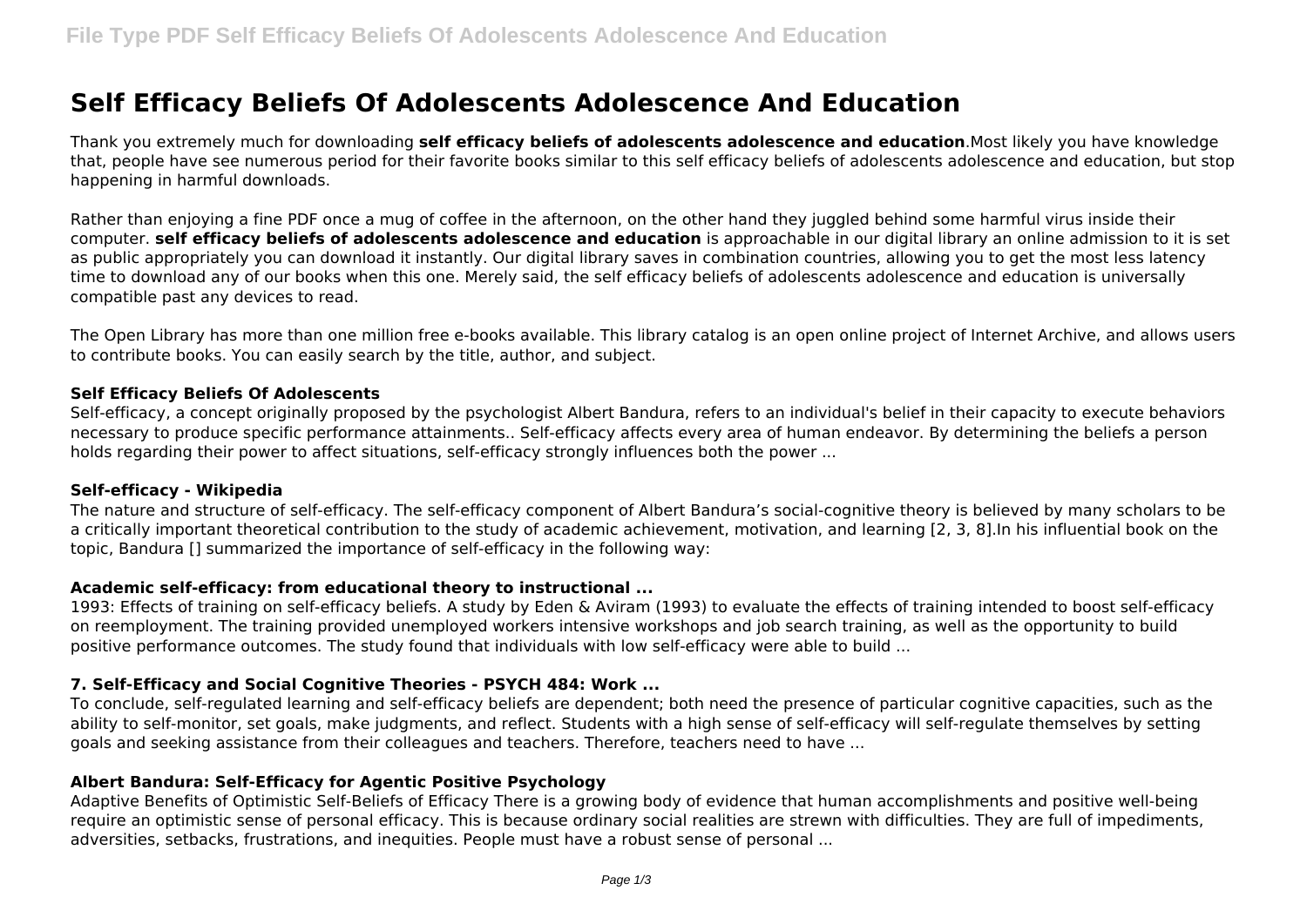### **(PDF) Self-efficacy: The exercise of control - Academia.edu**

Objective: Self-efficacy beliefs determine how people feel, think, motivate themselves and behave. Regarding to similar findings it is supposed that concept of self efficacy has a general role on mental health. The present study focused on examining the relationships between self-efficacy and symptoms of depression, anxiety, worry and social avoidance in a large sample of normal students (n=549).

## **Relationship Between Self-Efficacy and Symptoms of Anxiety, Depression ...**

The main difference between the ideas of self-efficacy and self-esteem is: a) self-efficacy cannot be improved. b) self-esteem is often baseless. c) self-efficacy refers specifically to tasks. d ...

# **Self-Efficacy vs. Self-Concept: Differences & Effects on Outcome ...**

Clearly, self-efficacy beliefs play a role in both perspective and approach. Fortunately, there are various steps people can take to improve selfefficacy by engendering positive beliefs about ...

# **Self-Efficacy Theory of Motivation | Bandura's Self-Efficacy Theory ...**

On one hand, student's self-efficacy is the belief of the students that they can do successfully a task whatever it is. Furthermore, this study used likert scale that was conducted among 245 ...

# **(PDF) Parental Pressure and Students Self-Efficacy 1**

These self-regulatory skills have also been shown to be effective in increasing students' self-efficacy beliefs (Cerezo et al., 2019). Limitations of the Study and Lines for Future Research. The contributions of this study should be assessed, taking into account the limitations inherent in its design. First, the transversal nature of the ...

# **Frontiers | Coping Strategies and Self-Efficacy in University Students ...**

In this regard, Albert Bandura (1986) considers self-efficacy as a major factor in changing behavior , and according to the social cognitive theory (SCT), the self-efficacy beliefs are regarded as the most important factors in changing behavior . Self-efficacy can be affected by factors such as family functioning . Early experiences of self ...

## **Controlling risky behavior associated with AIDS: the role of social ...**

The assessment of optimistic self-beliefs: Comparison of the German, Spanish, and Chinese versions of the General Self-Efficacy Scale. Applied Psychology: An International Review, 46 (1), 69-88. Schwarzer, R., & Born, A. (1997). Optimistic self-beliefs: Assessment of general perceived selfefficacy in thirteen cultures.

## **The General Self - fu-berlin.de**

Equity Theory can be broken down into four basic propositions (Huseman, Hatfield, & Miles, 1987). 1. Individuals develop their perception of fairness by calculating a ratio of their inputs and outcomes and then comparing this to the ratio of others (Huseman, et. al., 1987). For example, an individual may not perceive he is being treated fairly when he works 40 hours per week (input) and ...

## **5. Equity Theory - PSYCH 484: Work Attitudes and Job Motivation ...**

Confidence is a state of being clear-headed either that a hypothesis or prediction is correct or that a chosen course of action is the best or most effective. Confidence comes from a Latin word 'fidere' which means "to trust"; therefore, having self-confidence is having trust in one's self.